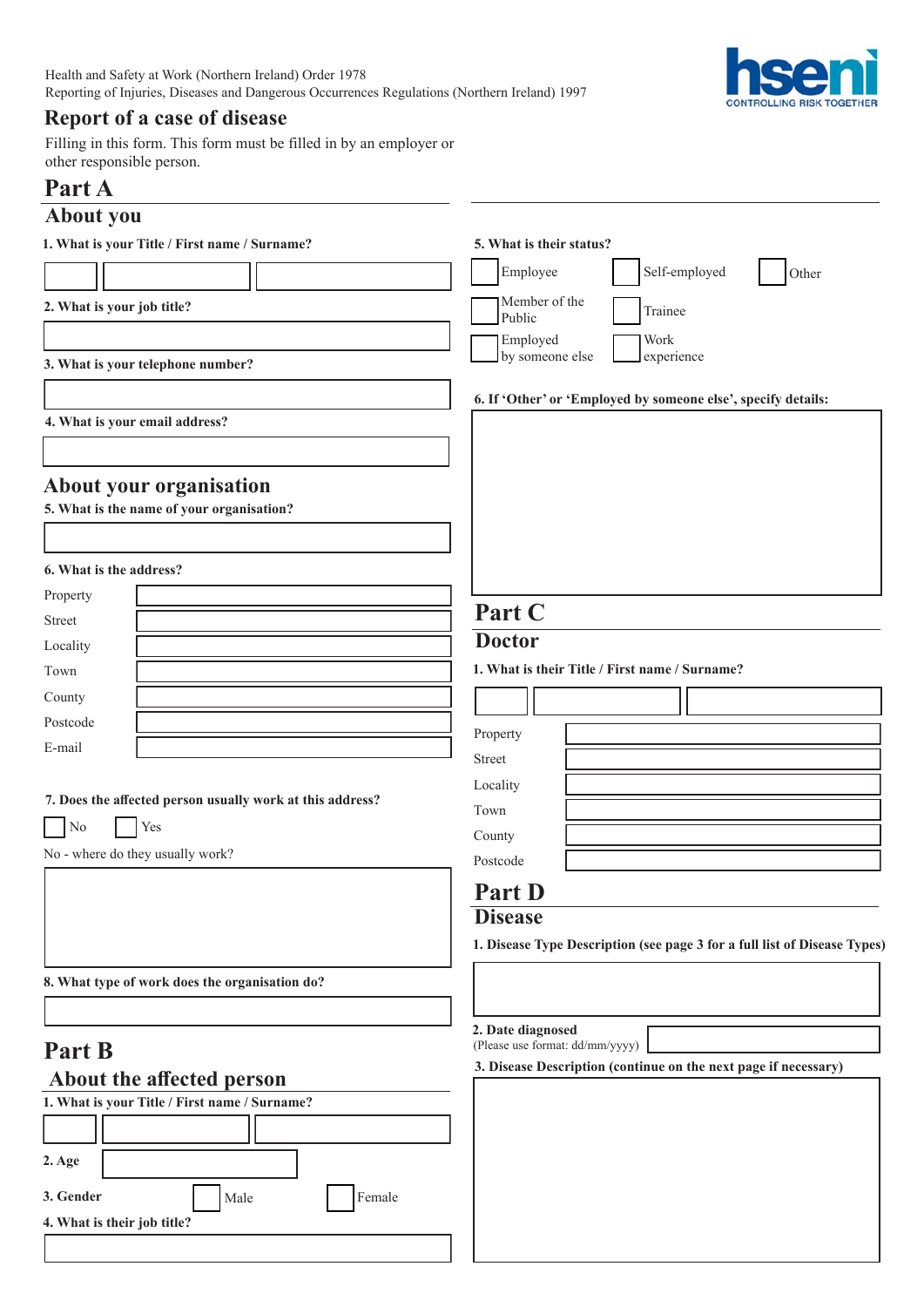Health and Safety at Work (Northern Ireland) Order 1978 Reporting of Injuries, Diseases and Dangerous Occurrences Regulations (Northern Ireland) 1997

## **Report of a case of disease**

**hseni CONTROLLING RISK TOGETHER** 

Filling in this form. This form must be filled in by an employer or other responsible person.

| <b>Part D</b> (continued)          |                                                                                                                    |                                                                                                         |                                                                                                                                                                                                                                    |
|------------------------------------|--------------------------------------------------------------------------------------------------------------------|---------------------------------------------------------------------------------------------------------|------------------------------------------------------------------------------------------------------------------------------------------------------------------------------------------------------------------------------------|
| <b>Disease</b><br>4. Date reported |                                                                                                                    | (Please use format: dd/mm/yyyy)                                                                         | Part E                                                                                                                                                                                                                             |
| No<br>5. Fatality                  |                                                                                                                    | Yes                                                                                                     | Your Signature                                                                                                                                                                                                                     |
|                                    | <b>6. District Council</b>                                                                                         |                                                                                                         |                                                                                                                                                                                                                                    |
|                                    | Antrim & Newtownabbey<br>Borough Council                                                                           | Lisburn & Castlereagh City<br>Council                                                                   | Date                                                                                                                                                                                                                               |
|                                    | Armagh City, Banbridge &<br>Craigavon Borough Council<br><b>Belfast City Council</b><br>Fermanagh & Omagh District | Ards & North Down Borough<br>Council<br>Newry, Mourne & Down<br>District Council<br>Mid and East Antrim | Where to send the form<br>Please send this form to the Enforcing Authority for the place where it<br>happened. If you do not know the Enforcing Authority, send it to:<br>Health and Safety Executive for Northern Ireland (HSENI) |
|                                    | Council<br>Causeway Coast & Glens District<br>Council                                                              | Borough Council<br>Mid-Ulster District Council                                                          | 83 Ladas Drive, Belfast. BT6 9FR<br>Or fax it to: 028 9023 5383 Or E-mail: online@hseni.gov.uk                                                                                                                                     |
|                                    | Derry City & Strabane District<br>Council                                                                          |                                                                                                         |                                                                                                                                                                                                                                    |

Disease description (please use this space, if necessary)

 $\sqrt{ }$ 

| For official use<br>Client Ref # | Workplace Ref # | CMS Case $\operatorname{Ref}\#$ | $\operatorname{IVP}$ REP | $\vert$ Y | $ _{\rm N}$ |
|----------------------------------|-----------------|---------------------------------|--------------------------|-----------|-------------|